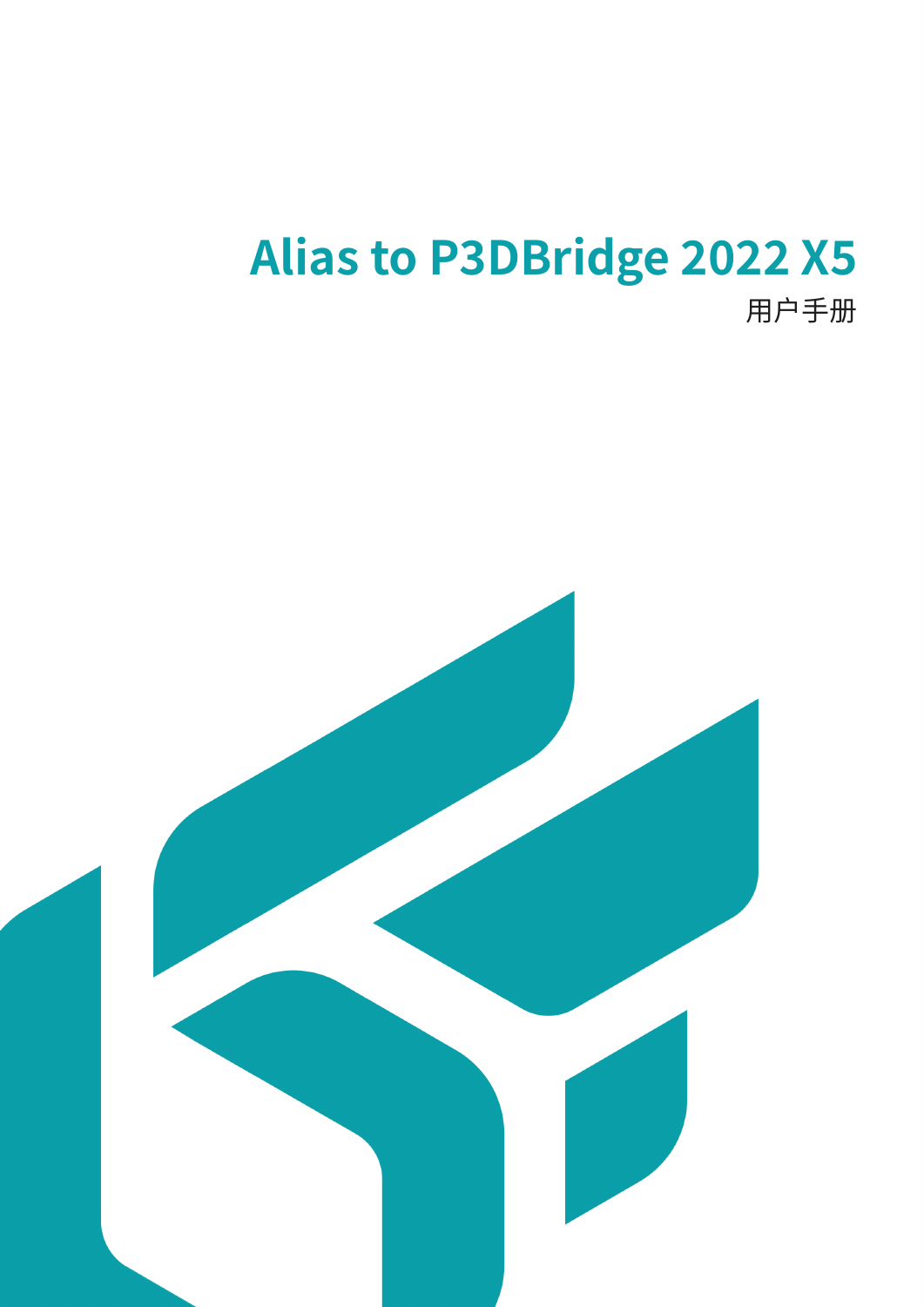# 目录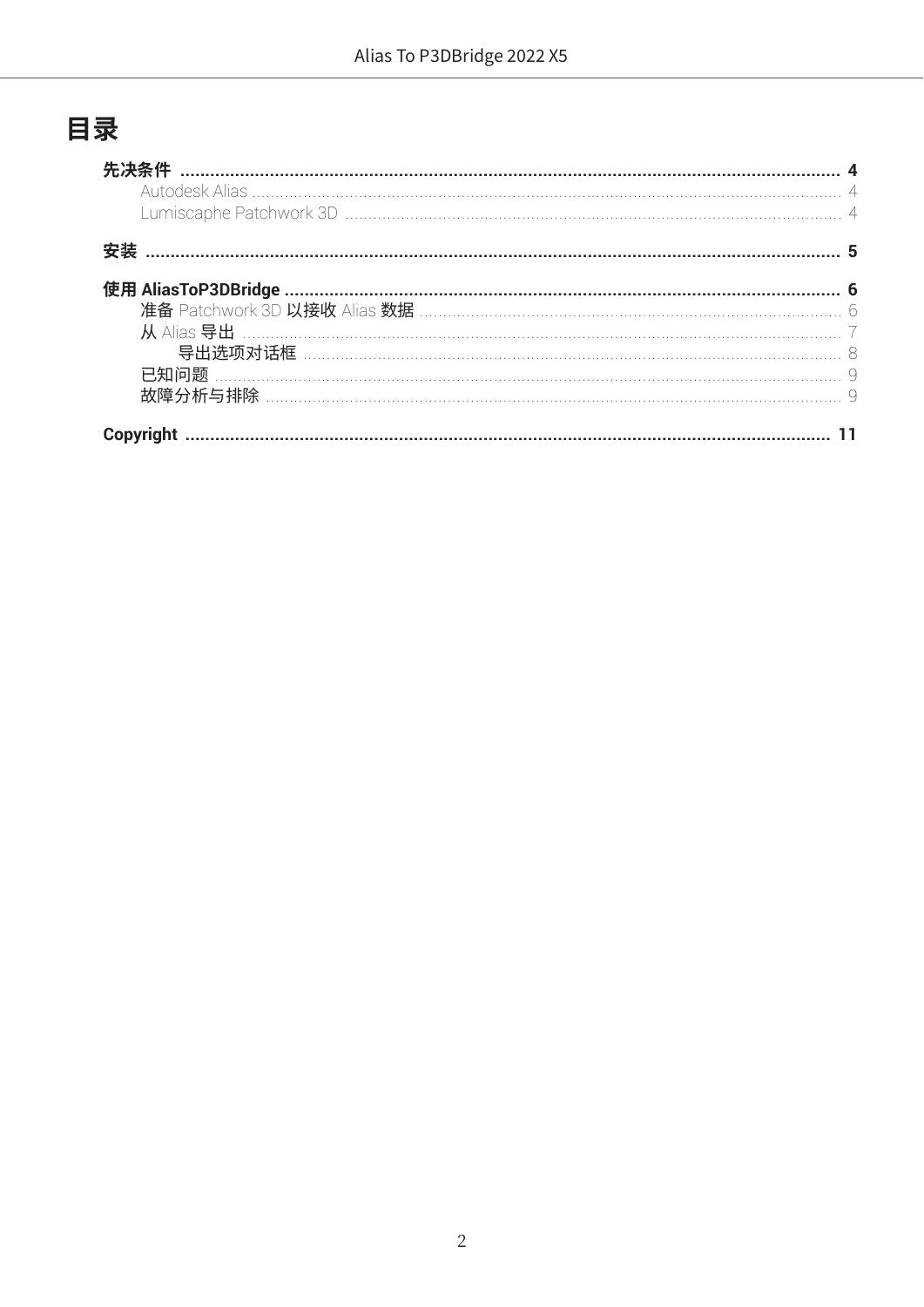Version: 20220505.0259

© Lumiscaphe SA, 2001-2022

总部:

#### Espace France 4 voie Romaine 33610 Canéjan France

文档主管: P. Peyrevidal

无论以何种方式或任何目的复制,提取,呈现,更改,修改或使用本文档或其任何元素的全部或部分内 容,即任何尚未明确授权的行为由 Lumiscaphe 严格禁止并可被起诉。

本文档中提及的商标,品牌,品牌名称,服务标志,徽标和其他特色符号均为其各自所有者的财产,受法 国和欧洲法律以及其他适用法规的保护。严禁任何未经授权的使用或复制。

本文档随 Alias to P3DBridge 软件提供。但是,它并不构成关于软件特性和功能的合同协议。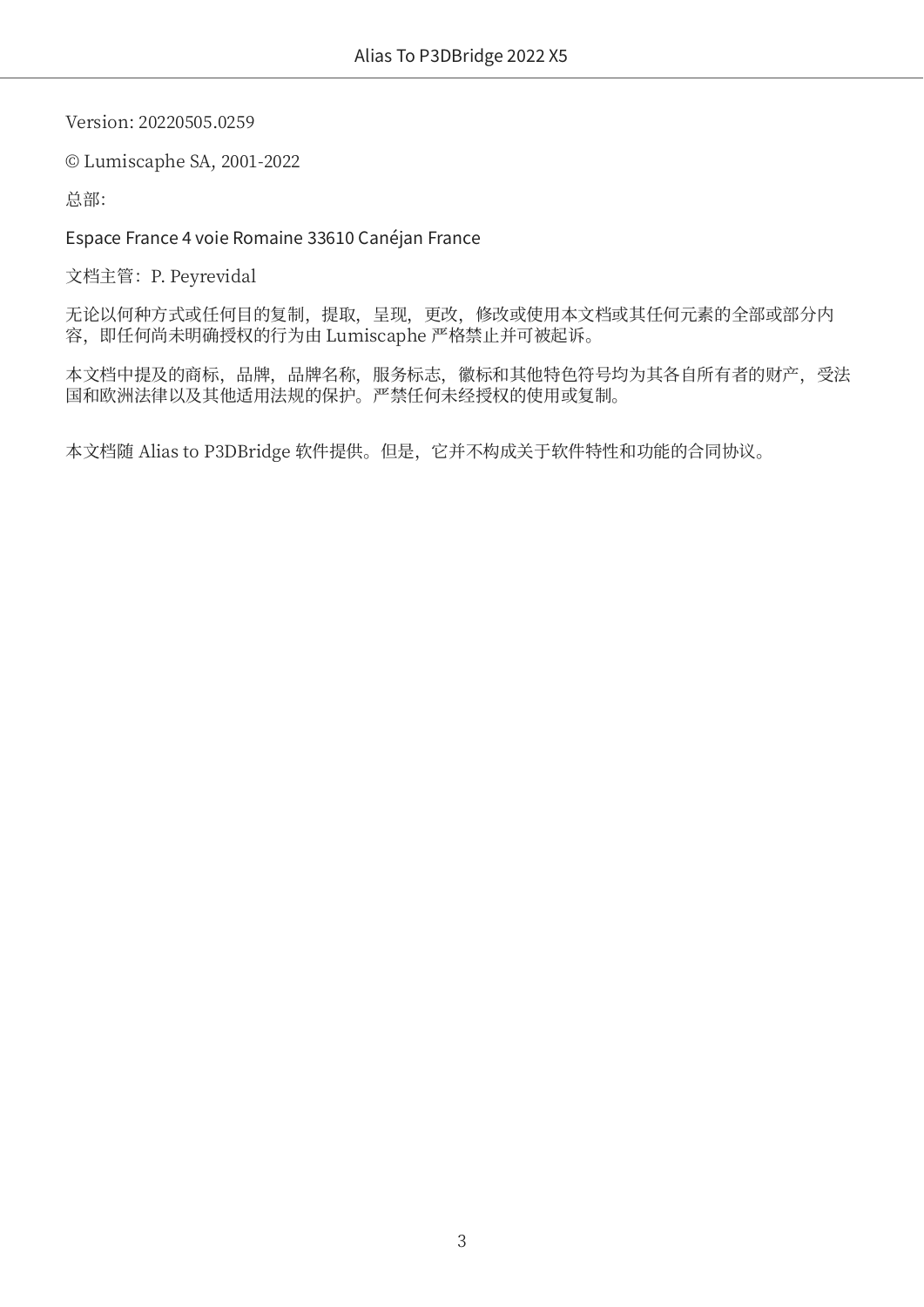# <span id="page-3-0"></span>**先决条件**

#### **Autodesk Alias**

该插件已使用 Alias Concept 2022 进行开发和测试。其他版本的 Alias 可能有效, 但不能保证。

#### **Lumiscaphe Patchwork 3D**

该插件与 2022 X5 release 1 开始的任何 Patchwork 3D Enterprise 版本兼容。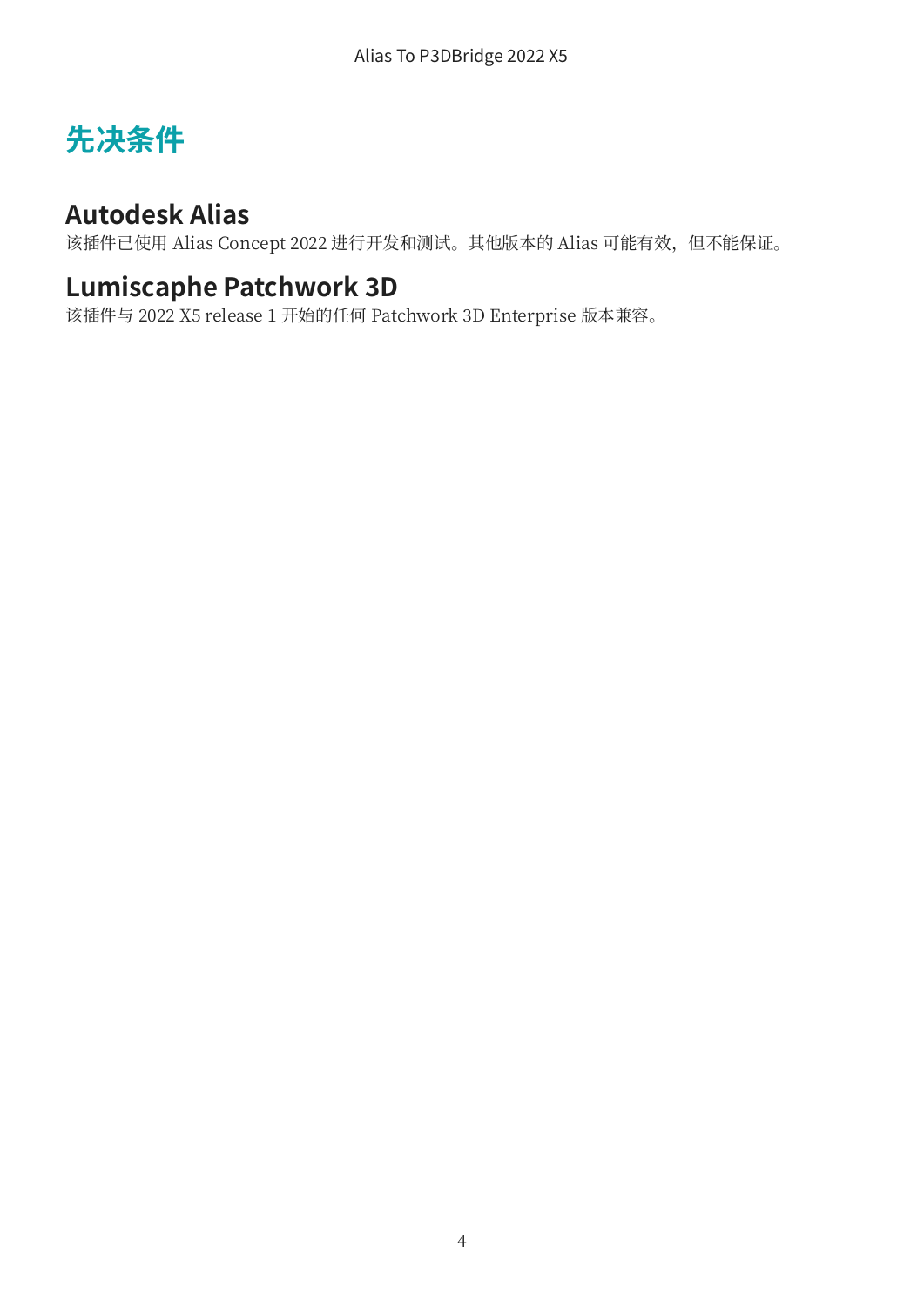<span id="page-4-0"></span>

- 1. 安装兼容 Patchwork 3D Enterprise 版本。
- 2. 然后, 使用.msi 文件 (AliasToP3DBridge 2022 版本 1 x64 setup.msi) 安装插件。请注意, 插件 是基于每个用户安装的。每个 Windows 用户都需要安装才能使用它。
- 3. 在 Alias 中, 在 实用程序 > 插件管理器 中打开 插件管理器...

| Preferences     | Utilities | Help            |
|-----------------|-----------|-----------------|
| dd ] [Right Unp |           | Plug-in Manager |

在 插件管理器中,选加载旁边的 AliasToP3DBridge, 以加载当前会话的插件。选中 "自动加载" 可为每个会话加载它。

|         | Plug-in Manager |                        |          | 田目<br>▷ ⊠ |  |
|---------|-----------------|------------------------|----------|-----------|--|
| Plug-in |                 |                        | Load     | Auto      |  |
|         | Name            |                        | Unload   | Load      |  |
|         |                 | exportCurveCoordinates |          |           |  |
|         |                 | exportMTL              |          |           |  |
|         |                 | packReference          |          |           |  |
|         |                 | pick                   |          |           |  |
|         |                 | saveLayers             |          |           |  |
|         | Miscellaneous   |                        |          |           |  |
|         |                 | blindData              |          |           |  |
|         |                 | prtNodeInfo            |          |           |  |
|         |                 | Autodesk Exchange Apps |          |           |  |
|         |                 | AliasToP3DBridge       |          |           |  |
|         | Gifts           |                        |          |           |  |
|         |                 | sunShine               |          |           |  |
|         |                 |                        |          |           |  |
|         |                 | Plug-in                | List     |           |  |
|         |                 | browse                 | list all |           |  |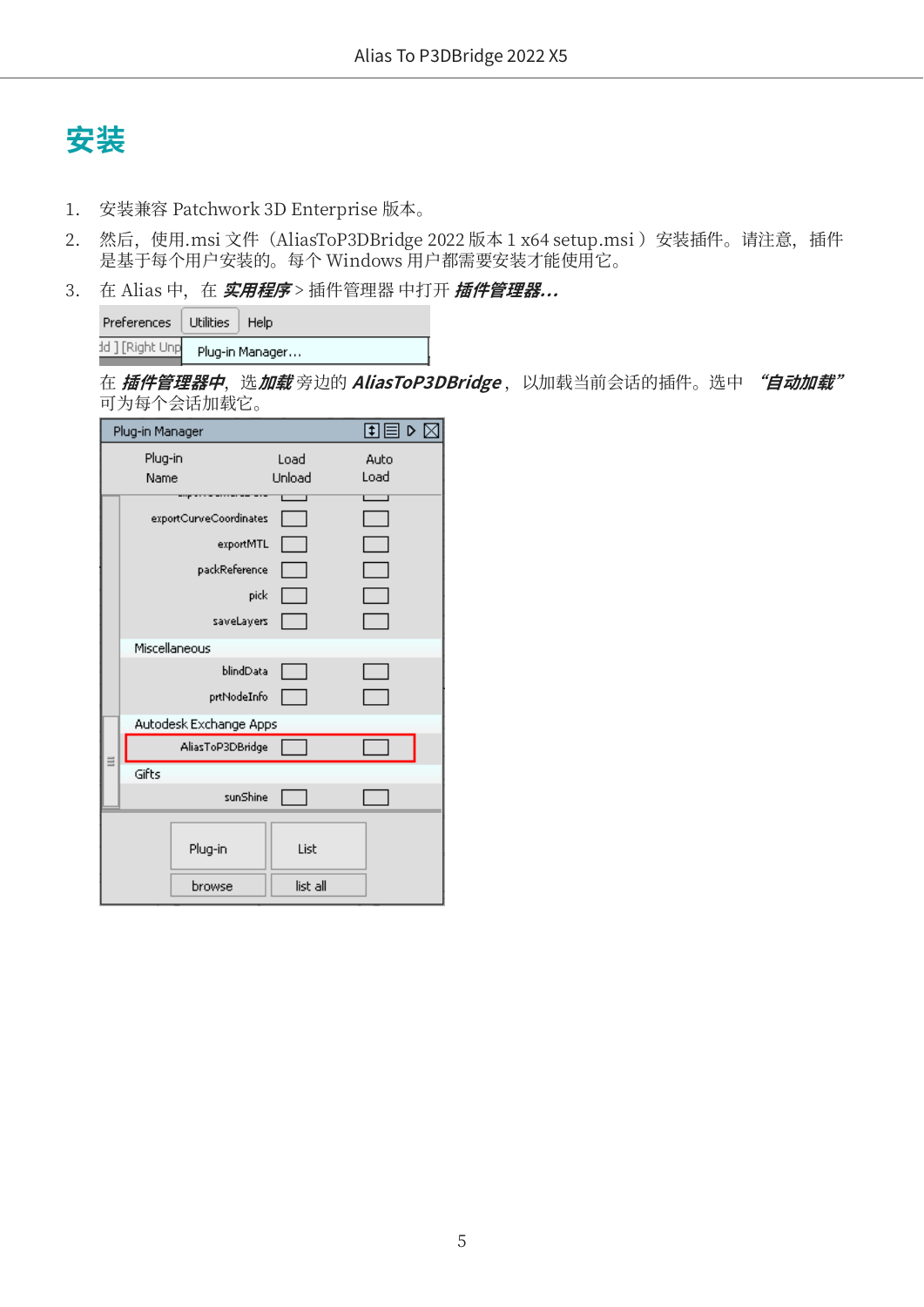# <span id="page-5-0"></span>**使用 ALIASTOP3DBRIDGE**

**注意** O

您需要同时运行 Alias 和 Patchwork 3D。

#### **准备 Patchwork 3D 以接收 Alias 数据**

Patchwork 3D 需要处于"脚本服务器模式",插件才能连接到它。

1. 在 Patchwork 3D 菜单栏中,选择 **脚本 > 启动脚本服务器** 以激活它。



2. 单击 **开始** 以启动服务器。



3. 完成数据导入后,单击 **停止**。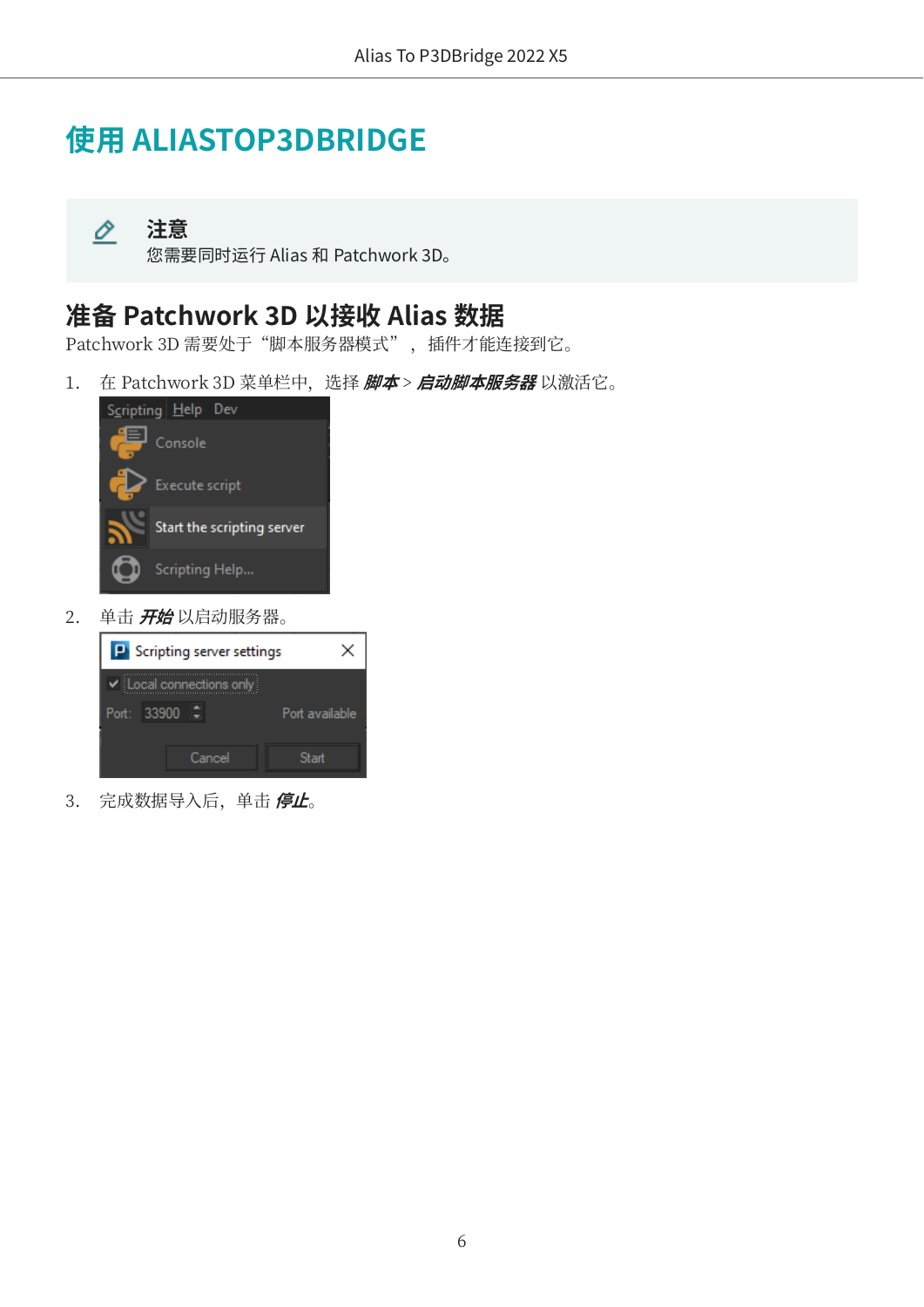## <span id="page-6-0"></span>**从 Alias 导出**

可以从以下路径调用插件:**File** > **Export** > **Export to Patchwork 3D**.

| File       | Edit             | Delete            | Layouts   |    |                  | ObjectDisplay WindowDisplay | Layers   |
|------------|------------------|-------------------|-----------|----|------------------|-----------------------------|----------|
| <b>New</b> |                  |                   |           |    | $\Box$ object    | <b>国</b> Use mouse or enti  |          |
|            | Open             |                   |           | σ  |                  |                             |          |
|            | Open Recent      |                   |           | 넘. |                  |                             |          |
|            | Open Stage Set   |                   |           |    |                  |                             |          |
| Save       |                  |                   |           |    |                  |                             |          |
|            | Save As          |                   | $Alt + 5$ | п  |                  |                             |          |
|            |                  | Save Stage Set As |           | ⊓  |                  |                             |          |
|            | Checkpoint       |                   |           | σ  |                  |                             |          |
| Import     |                  |                   |           | þ. |                  |                             |          |
| Export     |                  |                   |           | Ъ  | Active As        |                             | ⊓        |
|            |                  | Reference Manager |           |    | SDL              |                             |          |
| Print      |                  |                   |           |    | Anim             |                             | п        |
|            | Share View       |                   |           |    | Rapid Prototype  |                             |          |
|            | Show Image       |                   | Ctrl+7    | п  | Active as Subdiv |                             | σ        |
|            | Image References |                   |           | ⊳  | Screen           |                             | σ        |
| Exit       |                  |                   | $Alt + E$ |    | Current Window   |                             | σ        |
|            |                  |                   |           |    | Illustrator      |                             | $\sigma$ |
|            |                  |                   |           |    |                  | Canvas Image/Mask Layer     | σ        |
|            |                  |                   |           |    |                  | Make Canvas Picture         | σ        |
|            |                  |                   |           |    | VRML2.0          |                             |          |
|            |                  |                   |           |    |                  | + Export to Patchwork 3D    | ⊓        |

此图标 □显示"导出选项"对话框。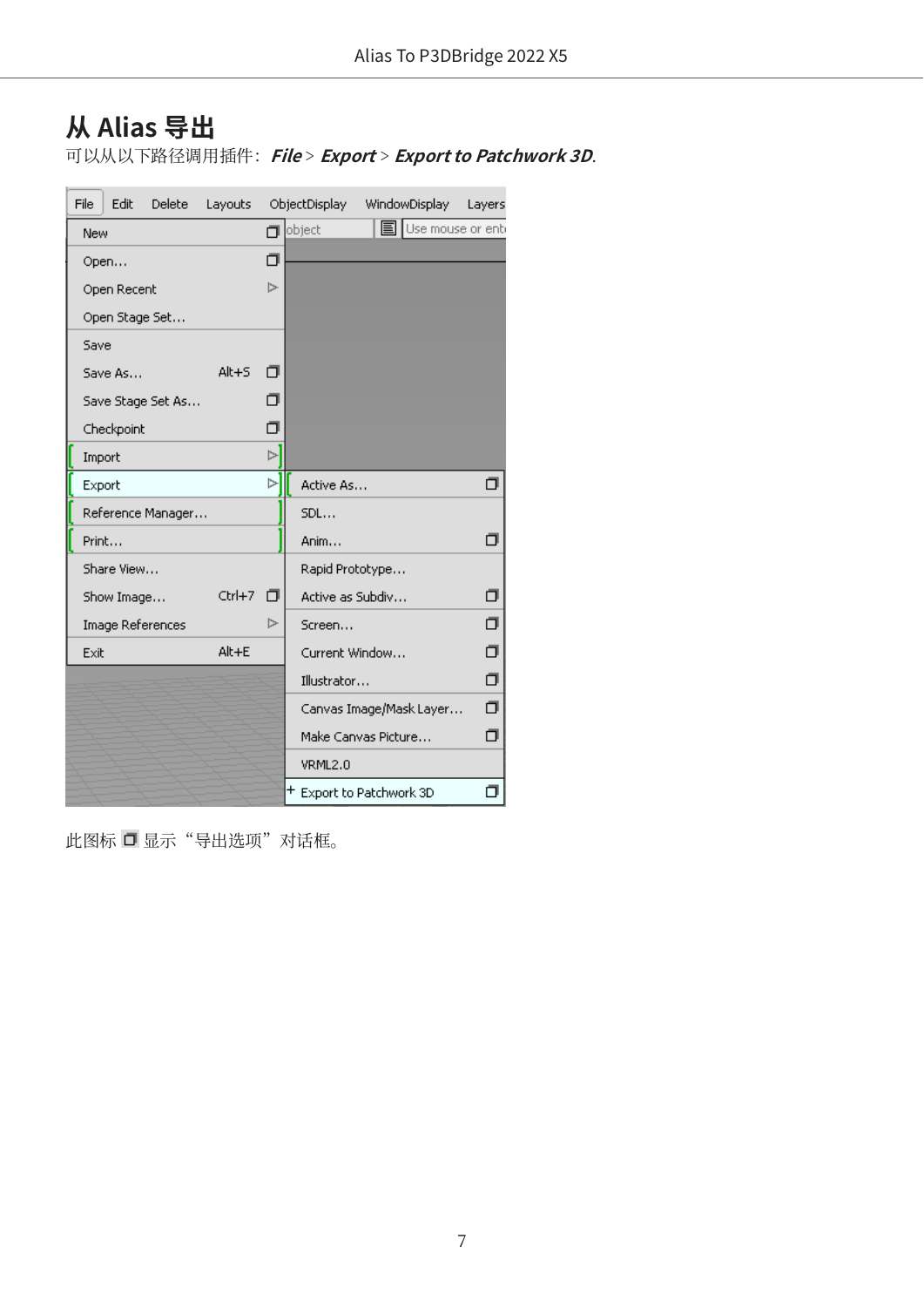#### <span id="page-7-0"></span>**导出选项对话框**

| <b>Export P3D Options</b>                                                                                                                                                                                                      | ×                                                                                               |
|--------------------------------------------------------------------------------------------------------------------------------------------------------------------------------------------------------------------------------|-------------------------------------------------------------------------------------------------|
| Export to Patchwork 3D                                                                                                                                                                                                         |                                                                                                 |
| Connection                                                                                                                                                                                                                     |                                                                                                 |
| <b>Host</b><br>Port                                                                                                                                                                                                            | 127.0.0.1<br>33900                                                                              |
| Hierarchy                                                                                                                                                                                                                      |                                                                                                 |
| Export layers as Shaper layers<br>Export groups as Shaper layers                                                                                                                                                               |                                                                                                 |
| Stitching                                                                                                                                                                                                                      |                                                                                                 |
| Stitch or merge surfaces                                                                                                                                                                                                       | . Don't Stitch Surfaces<br>Merge Surfaces in Patchwork 3D<br>Stitch Surfaces to Shells (experim |
| Geometry                                                                                                                                                                                                                       |                                                                                                 |
| <b>Tessellation tolerance</b><br>Export hidden geometry<br>Export selected objects only<br>$ \langle   \langle   \langle   \langle$<br>Export surfaces<br>Export shells<br>Export meshes<br>Export materials<br>Export cameras | 0.1000                                                                                          |
| Apply<br>Reset                                                                                                                                                                                                                 | Exit<br>Go                                                                                      |

Host: 要连接到的 Host。默认值 ( 127.0.0.1 )表示本地计算机。

**Port**:要连接到的脚本服务器端口(默认为 33900 )。

Export layers as Shaper layers: 将 Alias 图层导出为 Shaper 图层。

Export groups as Shaper layers: 将 Alias 群组层次结构导出为 Shaper 图层。

**Don't Stitch Surfaces**: 不要将表面分组。每个表面、网格或外壳都将单独导出, 因为它们出现在 Alias 中。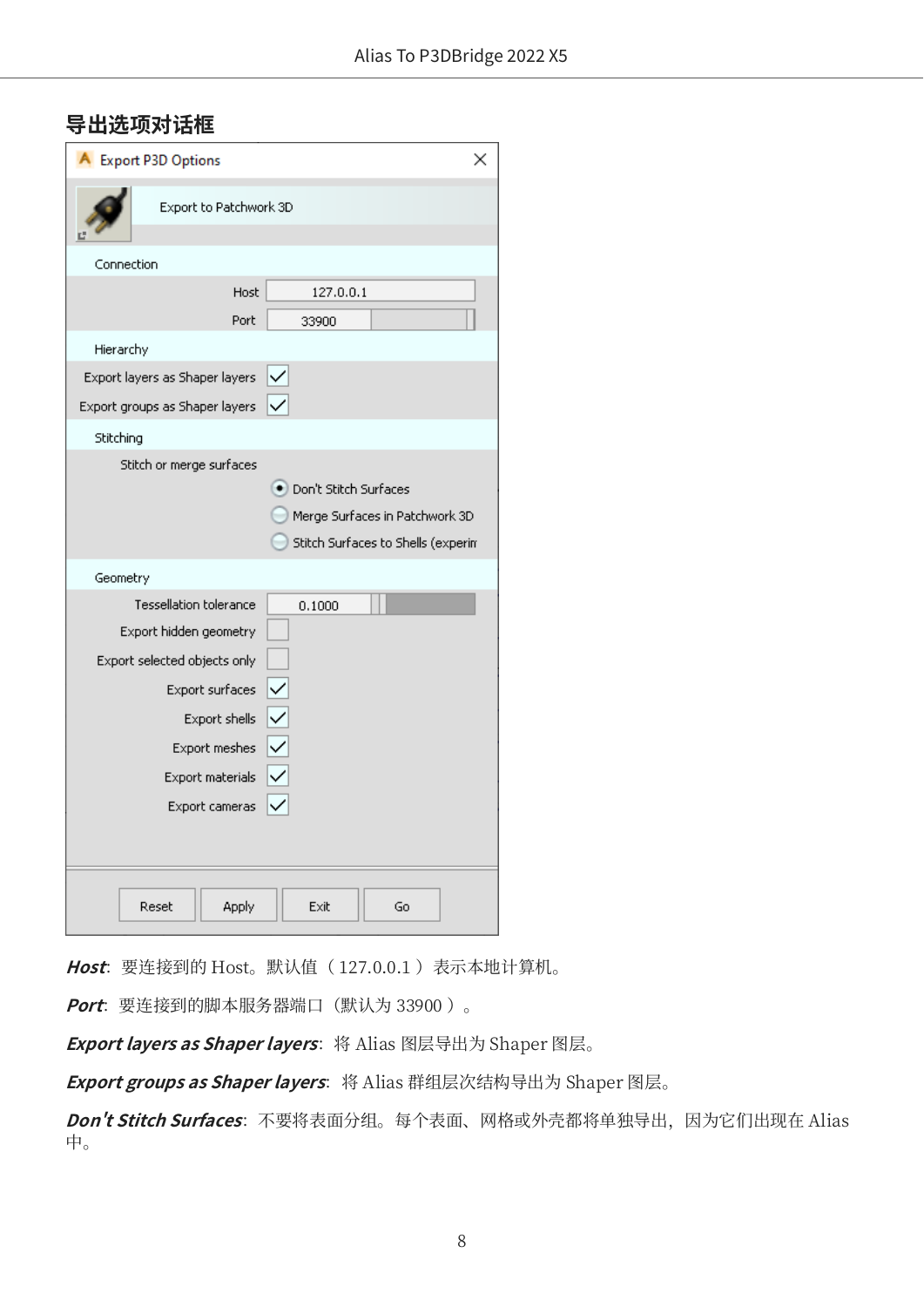<span id="page-8-0"></span>在 Patchwork 3D 中 **Merge Surfaces in Patchwork 3D**:每个表面、网格或外壳单独导出,但在 Patchwork 3D 中合并在一起。不同图层中的表面或具有不同材质的表面不会合并在一起,但可以将不相 交的表面合并在一起。

将表面 **Stitch Surfaces to Shells** (试验):是否使用 Alias 将相邻表面缝合到壳体。不同层或不同材质 的表面不会缝合在一起。仅将间隙小于指定缝合公差的表面缝合在一起。在某些情况下,使用此设置可能 会使 Alias 崩溃, 或者由此产生的几何形状可能无效(请参阅 已知问题 [9] 部分)。

**Stitching tolerance**:表面之间允许缝合在一起的最大间隙。此设置仅在选择" **Stitch Surfaces to Shells** "时才会显示。

**Keep groups**:是否仅缝合位于同一组中的表面。此设置仅在选择 Patchwork 3D 中的 **Stitch Surfaces to Shells** 或 Merge Surfaces in Patchwork 3D 才会出现。

Tessellation tolerance: 控制表面的镶嵌精度。

**Export hidden geometry**: 指示是否也导出隐藏几何形状。

**Export selected objects only**

**Export surfaces**

**Export shells**

**Export meshes**

**Export materials**:导出材质并将其分配给表面。不支持程序纹理(仅支持文件纹理)。

**Port**: 要连接的脚本服务器的端口(默认为 33900)。

**Host**: 要连接的主机。默认 (127.0.0.1) 表示本地计算机。

#### **已知问题**

由于 Alias 中的问题,导出时缝合表面可能会崩溃别名或导致导出的几何体在 Patchwork 3D 中分解。此 错误已报告给 Autodesk,此时正在等待修复。

#### Ω **提示**

作为一种解决方法,您可以使用 Patchwork 3D 中的 **Merge Surfaces in Patchwork 3D** 参 数,尽管细分不太定性。

#### **故障分析与排除**

- •**不 Export to Patchwork 3D 菜单** 确保插件在插件管理器中正确加载。
- •**某些表面未导出**

当怀疑表面无效时,它将被忽略,并在 **Alias Promptline History**。无效表面主要是由于外壳的 **Alias tessellation of Shells** 或使用 **Stitch Surfaces to Shells** 设置(见" 已知问题" [9] 部分)。不使用 此设置和缝合外壳可以使表面正确导出。

•**在 Patchwork 3D 中导入时,某些表面是反向的**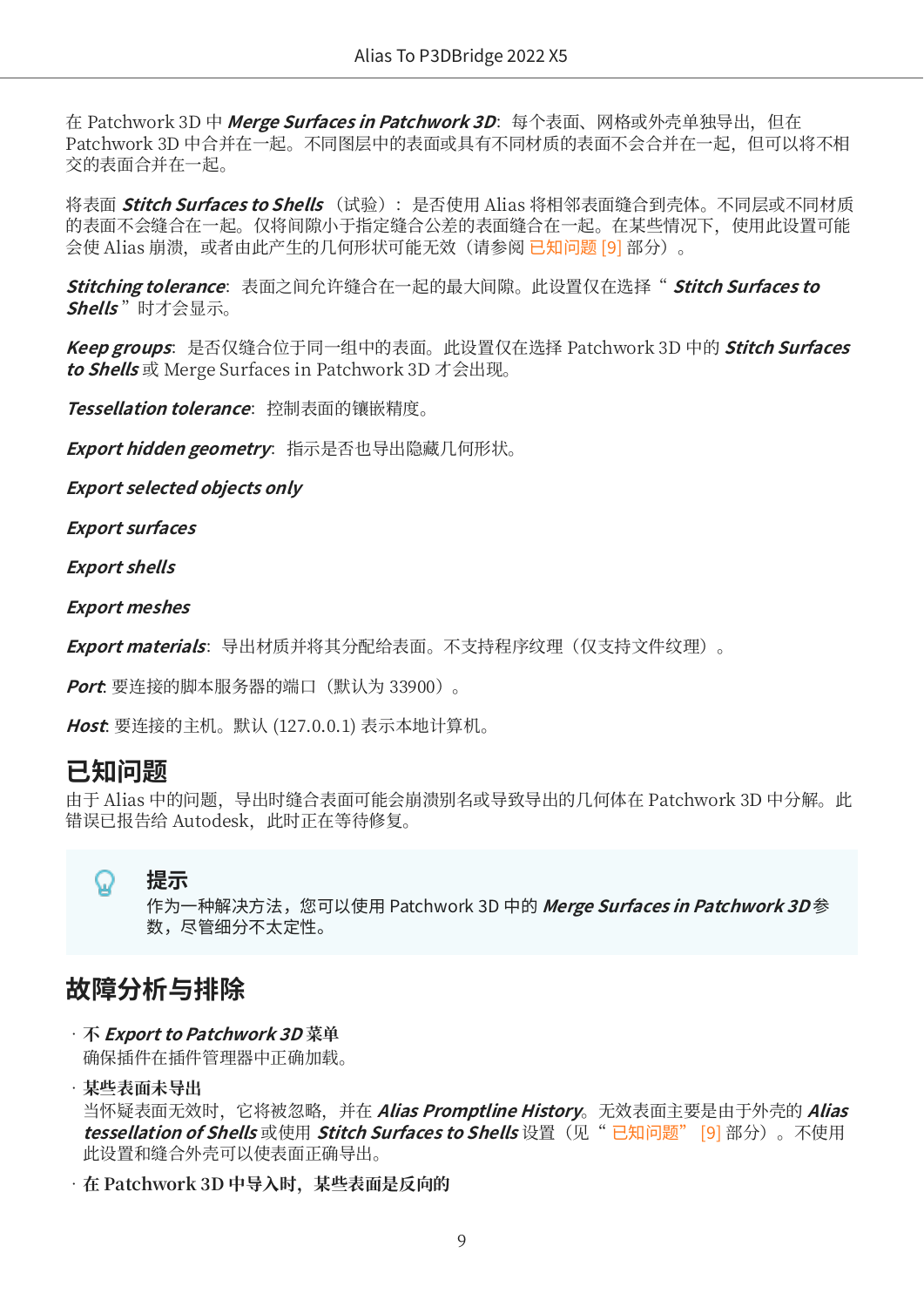您可以使用 **Surface Edit> visnrm** 将 Patchwork 3D 中反转表面在 Palette 中, 或者更好地在 Alias 中 反转表面。蓝色表面方向正确,黄色表面反转(在 Patchwork 3D 中为红色)。使用左键单击可将 表面变为蓝色,右键单击可将其变为黄色(反向)。

| Ⅱ目∢∑<br>Palette                               |
|-----------------------------------------------|
| Pick                                          |
| Transform                                     |
| Paint                                         |
| Paint Edit                                    |
| Curves                                        |
| Curve Edit                                    |
| Object Edit                                   |
| Surfaces                                      |
| Surface Edit                                  |
| $\sigma_{\rm eff} \rightarrow \sigma_{\rm s}$ |
| project trim<br>stch                          |
| σg                                            |
| sh sub plhull rebsrf                          |
|                                               |
| ntb<br>visnm                                  |
| Subdivision                                   |
|                                               |